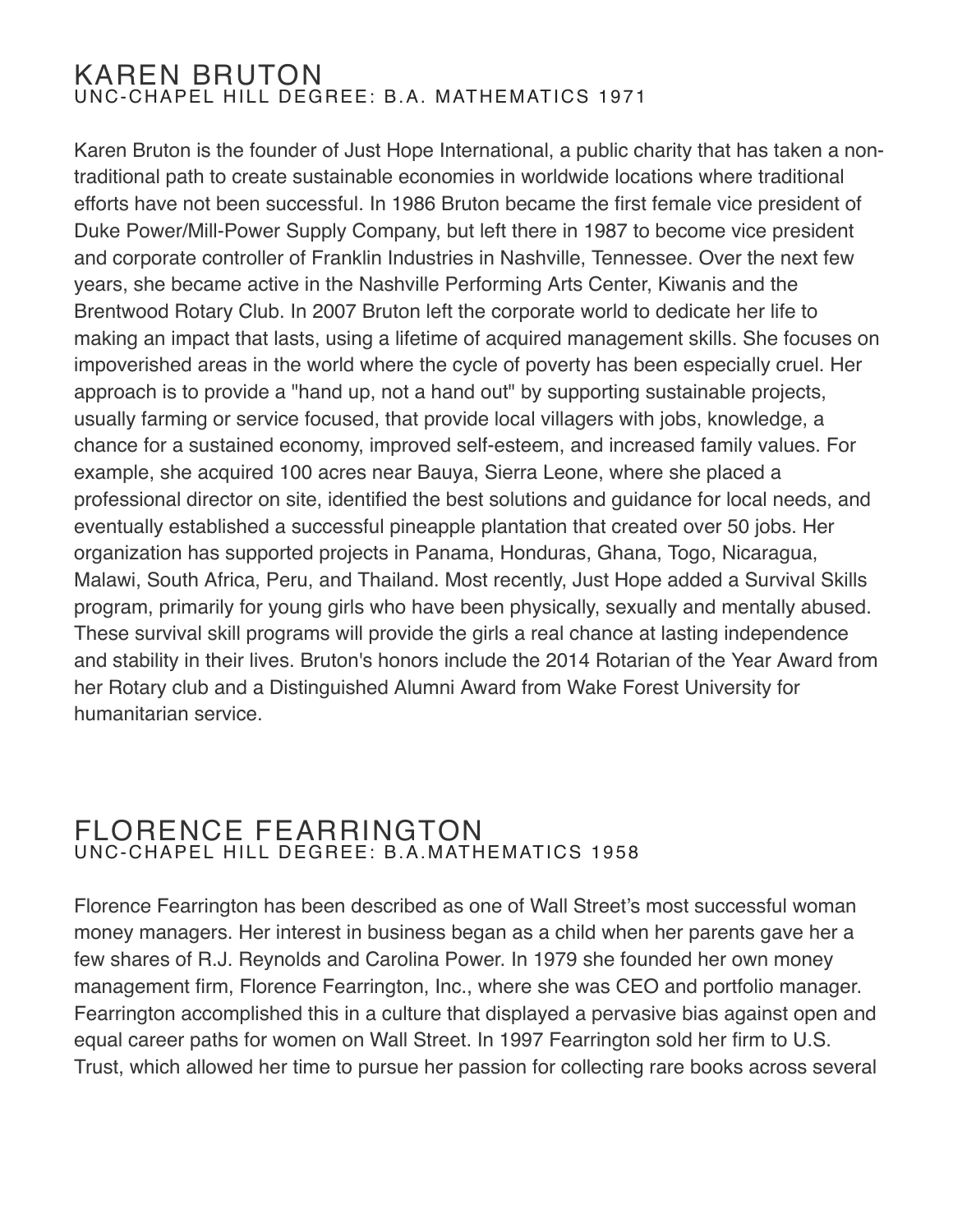very specialized topics. One such passion is rare, beautiful, and old books about seashells. Her collection in this area is thought to be one of the finest and most extensive in the world.

As a member of the Grolier Club, a private society of bibliophiles based in New York, Fearrington organized an exhibition of her Wunderkammer catalogs called "Rooms of Wonder: From Wunderkammer to Museum, 1599-1899," in early 2013. Those acquainted with her collection, and the meticulous approach she takes to organizing and presenting information, were not surprised by the outstanding attention and reviews the exhibition attracted. After it closed in New York Ms. Fearrington loaned the exhibition for display in UNC'sWilson Library, complemented by materials from our own rare book collection, from February to April of 2014.

# ROSALIND FUSE-HALL, J.D.<br>UNC-CHAPEL HILL DEGREE: B.S. ADMIN. CRIMINAL JUSTICE 1980

A Georgia native, Rosalind Fuse-Hall was the 17th president of Bennett College in Greensboro, North Carolina. She grew up on the campus of Fayetteville State University where her father was on the faculty. Following her undergraduate education at Carolina, Fuse-Hall earned her Juris Doctor degree from Rutgers School of Law and studied at Harvard's Graduate School of Education. She served as a staff attorney for the New York Regional Office of the Securities & Exchange Commission. Her first position in higher education was at St. Lawrence University, where she was assistant director for minority affairs. She served as chief of staff to the president of Florida A&M University. Additionally at FAMU, Fuse-Hall managed special programs to enhance institutional strengths and student outcomes, a \$10million operation. She has also served as executive assistant to the chancellor at North Carolina Central University (NCCU) and corporate secretary to the Board of Governors of The University of North Carolina. At NCCU, she was instrumental in establishing the Biomanufacturing Research Institute and Technology Enterprise Center for Excellence and developed a public-private partnership that built a residence hall. In 2004, Fuse-Hall traveled to Southeast Asia on an Eisenhower Fellowship. She is a member of Links, Inc., an international not-for-profit corporation with a membership of 12,000 professional women of color devoted to voluntary public service.

## DR. SANFORD "SANDY" SHUGART UNC-CHAPEL HILL DEGREE: B.S. SCI. TEACHING 1978, M.A.T. 1983, PH.D. <sup>1990</sup>

Sanford "Sandy" Shugart is president of Valencia College in Orlando, Florida, one of the nation's largest community colleges. He began his career as chair of the science department of Cobb County Schools (Georgia), moved on to become at age 25 vice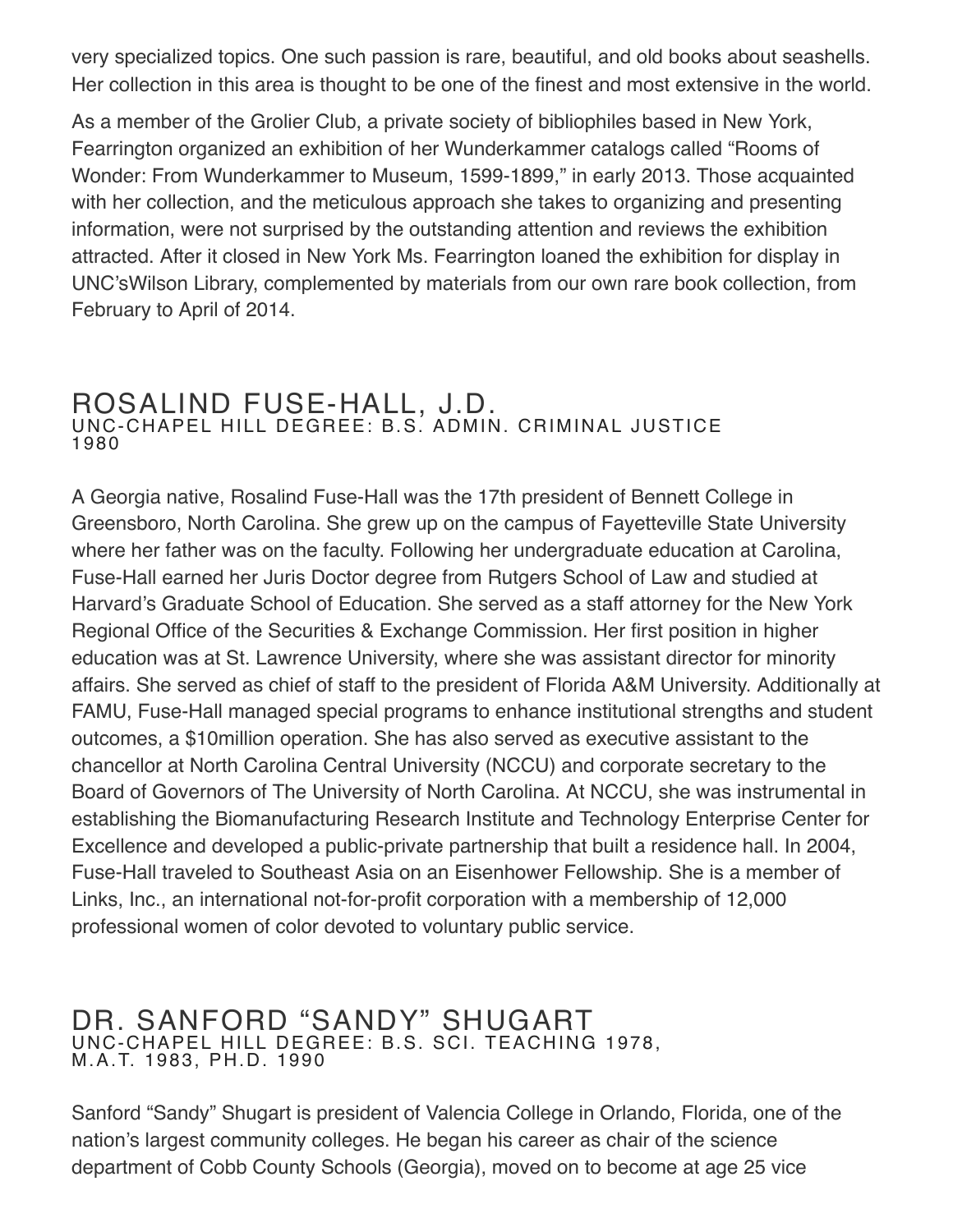president and chief academic officer of the North Carolina Community College System (1983-91), was named president of North Harris Community College in Houston (1991-99) and has led Valencia since 1999. Under Sanford's leadership, Valencia has become a national model for creating a culture of educational innovation. At Sanford's instigation, the college discovered that students' successful outcomes could be predicted by their success in their first five courses. So the college reworked its processes to include earlier advising and orientation, earlier application and admission deadlines, and predictable numbers of sections available. After a decade of these initiatives, graduation rates for college-ready and developmental students at Valencia doubled, gaps between students from different ethnic and socio-economic backgrounds diminished, and the college was poised to achieve completion rates more typical of selective state universities. Valencia now has not only a significantly higher graduation rate than its peers; it boasts the nation's highest job placement rate at 95 percent and the most productive transfer program in the country. For its innovative approach to education and its outstanding performance as a result, Valencia received in 2011 the first Aspen Award for Community College Excellence from among 1,000 applicants. Sanford is also a thoughtful speaker and writer on the vocation of leadership and on the inner life, character, and dilemmas of an effective leader. His book, Leadership in the Crucible of Work: Discovering the Interior Life of an Authentic Leader, addresses such issues as creating a collaborative and shared decision process while still retaining the power and responsibility of decisiveness when necessary; dealing with the inevitability of failure; and using failures as opportunities for forgiveness and transformative learning rather for blame and further damage to the individual and the institution.

#### PAULA BROWN STAFFORD UNC-CHAPEL HILL DEGREE: B.S. PUBLIC HEALTH 1986, M.P.H. 1992

Paula Brown Stafford is the former president of clinical development at Quintiles, the world's largest provider of biopharmaceutical development and commercial outsourcing services, a Fortune 500 company and one of Fortune magazine's "World's Most Admired Companies." Over her 30-year career with Quintiles, Stafford was directly involved in the successful development and regulatory approval of hundreds of life-changing drug therapies for patients both in North Carolina and throughout the entire world.

Joining Quintiles in 1985, Stafford was just the 23rd employee at the fledgling company which today, boasts more than 36,000 employees conducting business in 100 countries. As president of clinical development, her part of Quintiles' business generated nearly threequarters of the company's \$4.3 billion in net revenue for 2015.

Stafford is a recognized leader in the field of biopharmaceutical development and was invited to provide expert testimony before a Congressional hearing on the topic of modernizing clinical trials in 2014. During that hearing, she provided recommendations and possible approaches in three key areas of drug development—patients, pathways and